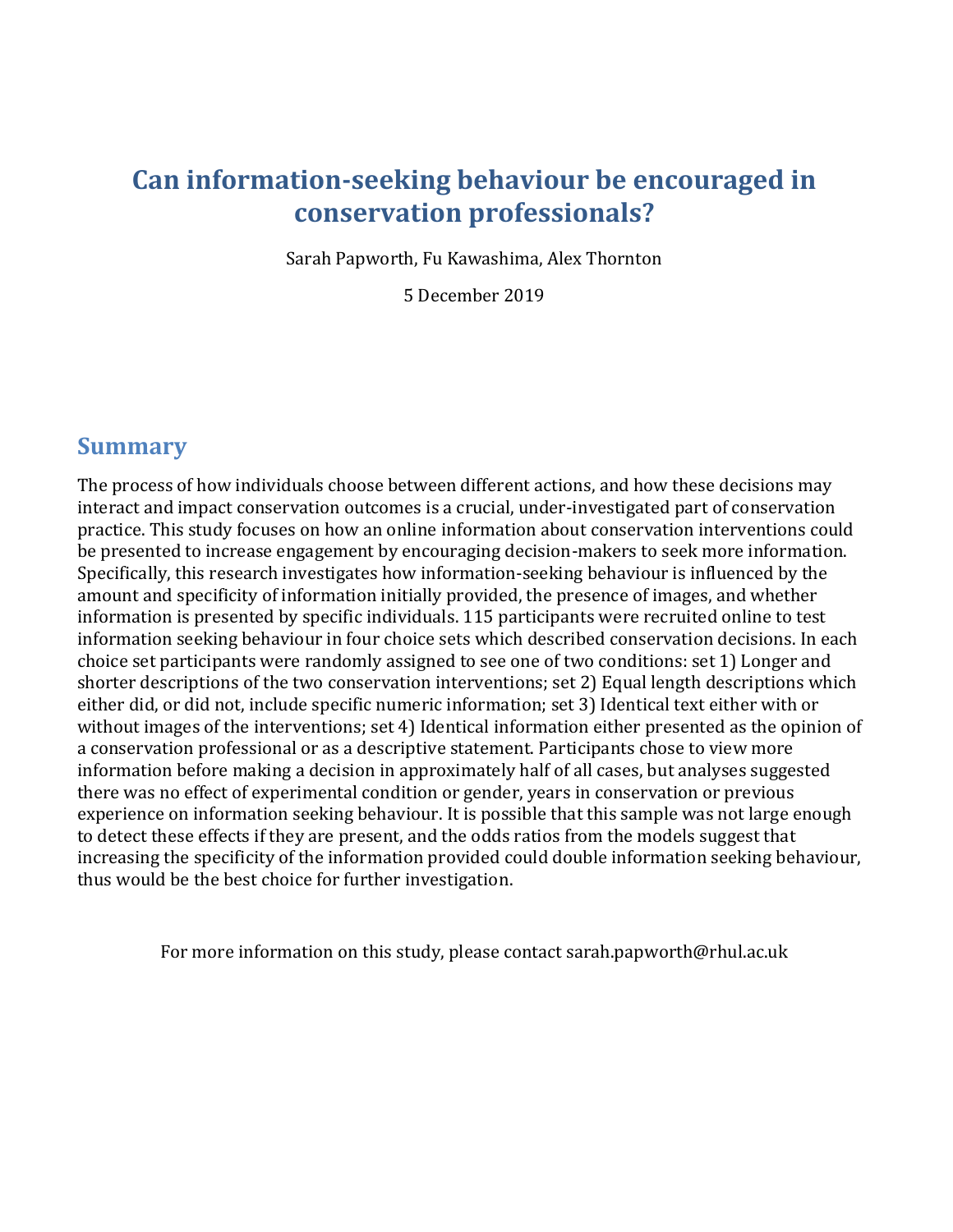## **Summary of methodology**

In five online recruiting waves on social media and email lists between January and February 2019, conservation professionals were invited to complete an online survey. Participation was entirely voluntary and the survey took around 10 minutes. Ethical approval was granted by Royal Holloway, University of London. The survey was constructed in Qualtrics and composed of three parts: demographic questions about the participant, questions about four specific conservation scenarios (randomly assigned from two variants of 24 possible scenarios), and brief questions about past decision-making in similar contexts. For each of the four scenarios, participants are asked to select between two potential conservation methods to address a specified problem for the conservation of birds, bats or amphibians. They are also given an option to view additional information, which if selected would direct them to another page with more information about the same two options. Whether not participants chose to view more information was used as the response variable in all analyses and an indicator of information-seeking behaviour.

Each of the four scenarios addressed one of the questions outlined above, by randomly assigning participants to see one of two conditions: 1) longer and shorter descriptions of the two conservation interventions; 2) Equal length descriptions which either did, or did not, include specific numeric information; 3) Identical text either with or without images of the interventions; 4) Identical information either presented as the opinion of a conservation professional or as a descriptive statement.

Choosing to view more information was the binomial response variables and the specific scenarios presented were included as random effects in mixed-effects models conducted using 'lme4' in RStudio v1.1.463. Estimates for  $R^2$  were calculated using 'r2glmm'. Explanatory variables were the condition presented to the participant, participant gender, number of years working in conservation and whether they had an previous experience making the sorts of decisions described (self-reported).

148 people clicked on the link to participate in the survey. Two people did not consent to participate in the survey, and 18 did consent to participate but did not answer any questions, leaving 128 people who answered at least one question. Twelve individuals entered demographic information but did not answer any other questions and so were excluded from analyses, as was a single individual who did not provide information on their gender, leaving a sample size for analysis of 115 individuals, though not all individuals answered all scenarios, and analysis specific sample sizes are reported below in Table 1.

### **Summary of results**

1) Length of description of interventions.

Participants chose to view more information in 69% of 100 cases. When a longer description was presented the change in odds of selecting more information was 1.00 (95% CI: 0.39-2.53) which was not significant (Table 1). There was also no effect of gender, years working in conservation or whether an individual had previous experience of making similar decisions on whether individuals chose to view more information (Table 1, Figure 1).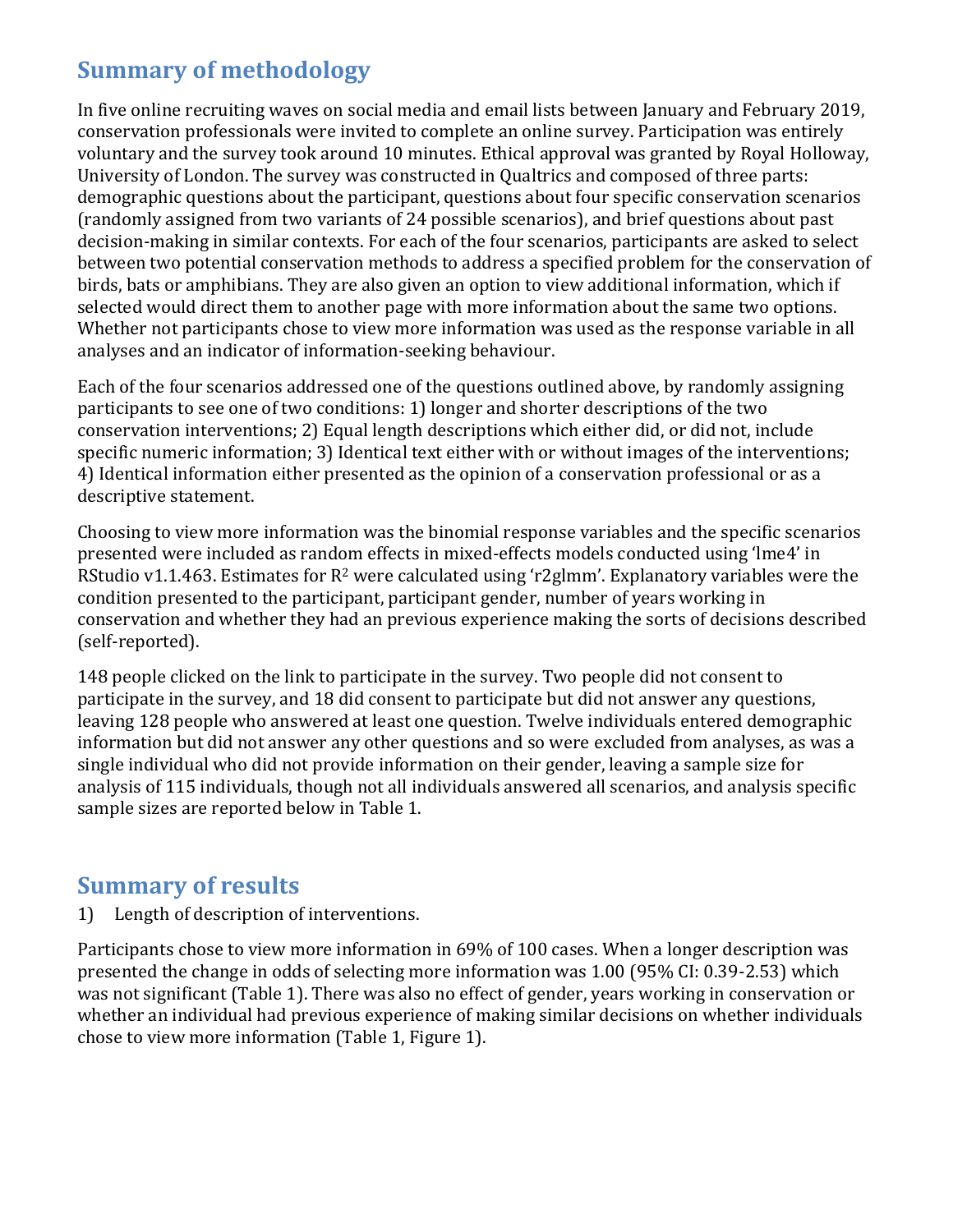*Figure 1. Most participants chose to view more information, regardless of whether they were presented with the condition with a shorter or longer description. NA denotes individuals which saw the question but gave no answer.*



2) Specificity of description of interventions.

Participants chose to view more information in 59% of 100 cases. When more specific information was presented the change in odds of selecting more information was 1.98 (95% CI: 0.78-5.15) which was not significant (Table 1). There was also no effect of gender, years working in conservation or whether an individual had previous experience of making similar decisions on whether individuals chose to view more information (Table 1, Figure 2).

*Figure 2. More participants chose to view more information when shown a description with more specific information, but this difference was not significant in analyses. NA denotes individuals which saw the question but gave no answer.*

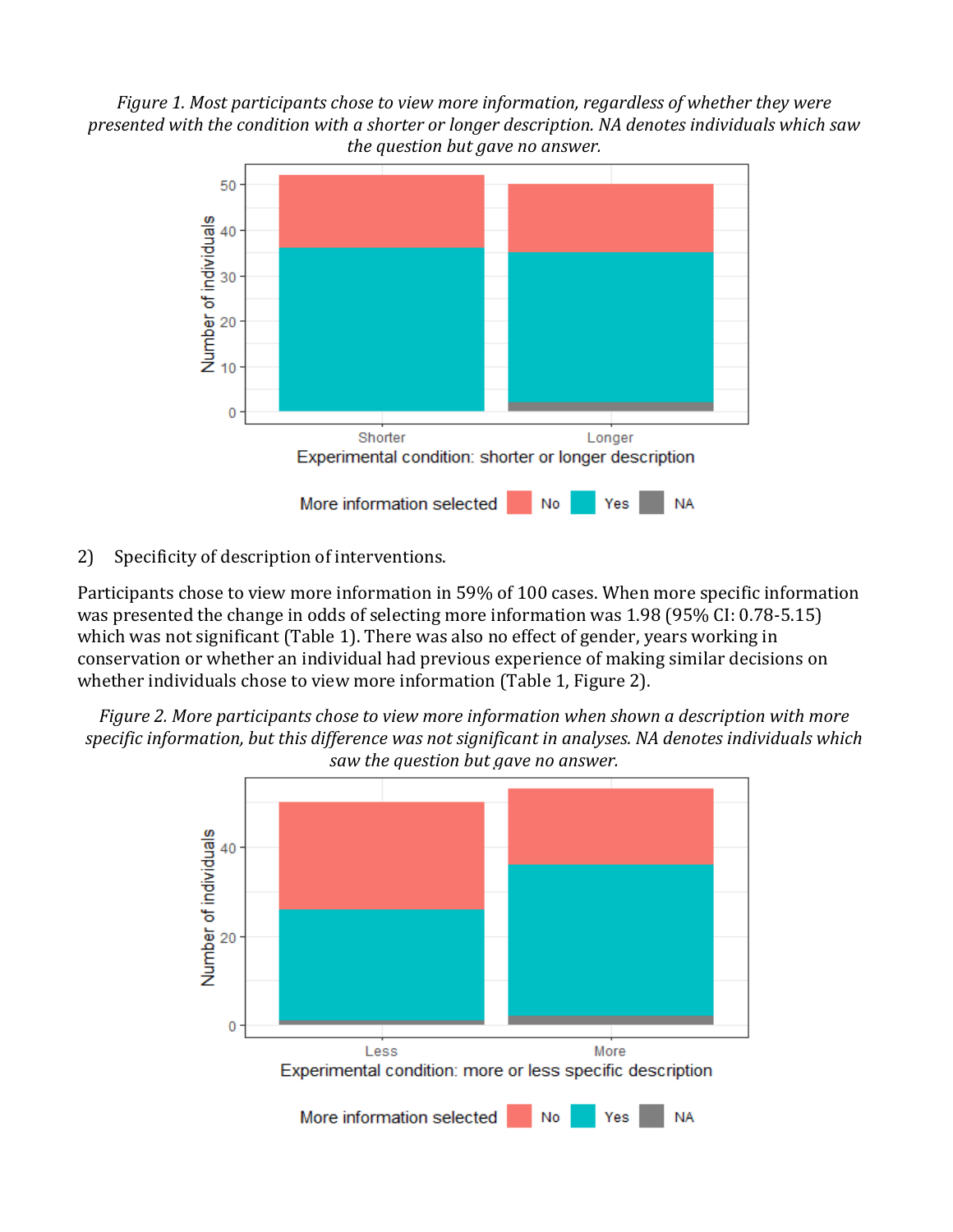|                                                                | Amount of<br>information |                            | Specificity of<br>information |                            | Presence of picture  |                            | Description or<br>personal view |                            |
|----------------------------------------------------------------|--------------------------|----------------------------|-------------------------------|----------------------------|----------------------|----------------------------|---------------------------------|----------------------------|
| Sample size                                                    | 95                       |                            | 92                            |                            | 82                   |                            | 95                              |                            |
| Intercept                                                      | 0.616<br>$±$ SE0.560     |                            | 0.012<br>±0.509               |                            | 0.824<br>±0.485      |                            | 1.015<br>±0.507                 |                            |
| Condition<br>(Longer, more<br>specific,<br>picture,<br>person) | $-0.002$<br>$±$ SE0.473  | $X^2 = 0.000$<br>$p=0.996$ | 0.683<br>±0.478               | $X^2 = 0.080$<br>p=0.778   | 0.131<br>±0.466      | $X^2 = 0.080$<br>$p=0.778$ | $-0.355$<br>±0.466              | $X^2 = 2.044$<br>$p=0.153$ |
| Years in<br>conservation                                       | 0.021<br>±0.024          | $X^2 = 0.776$<br>$p=0.378$ | 0.036<br>±0.025               | $X^2 = 0.157$<br>p=0.692   | $-0.009$<br>±0.023   | $X^2 = 0.157$<br>$p=0.692$ | 0.011<br>±0.023                 | $X^2 = 1.999$<br>p=0.157   |
| Gender (Male)                                                  | $-0.107$<br>±0.519       | $X^2 = 0.042$<br>p=0.837   | $-0.152$<br>±0.505            | $X^2 = 1.771$<br>$p=0.183$ | $-0.698$<br>±0.525   | $X^2 = 1.771$<br>$p=0.183$ | $-0.332$<br>±0.565              | $X^2 = 0.091$<br>$p=0.763$ |
| Previous<br>experience of<br>similar<br>decisions<br>(Once)    | 0.027<br>±0.659          | $X^2 = 0.165$              | $-1.017$<br>±0.691            | $X^2 = 1.192$<br>p=0.744   | $-0.328$<br>±0.689   | $X^2 = 1.192$              | $-0.280$<br>±0.679              | $X^2 = 3.239$              |
| (Regularly)                                                    | 0.035<br>±0.614          | $p=0.983$                  | $-0.119$<br>±0.579            |                            | 0.216<br>$\pm 0.628$ | $p=0.755$                  | $-0.486$<br>±0.589              | $p=0.356$                  |
| (Used to)                                                      | $-0.255$<br>±0.704       |                            | $-0.997$<br>±0.773            |                            | $-0.518$<br>±0.665   |                            | $-1.729$<br>±0.792              |                            |
| $\mathbf{R}^2$                                                 | $0.18\,$                 |                            | $0.15\,$                      |                            | 0.08                 |                            | 0.13                            |                            |

Table 1: Model coefficients and the results of Wald Type II tests for each of the four analyses

#### 3) Inclusion of a picture of interventions.

Participants chose to view more information in 56.52% of 92 cases. When a picture was present the change in odds of selecting more information from when there was no picture was 1.14 (95% CI: 0.46-2.86) which was not significant (Table 1). There was also no effect of gender, years working in conservation or whether an individual had previous experience of making similar decisions on whether individuals chose to view more information (Table 1, Figure 3).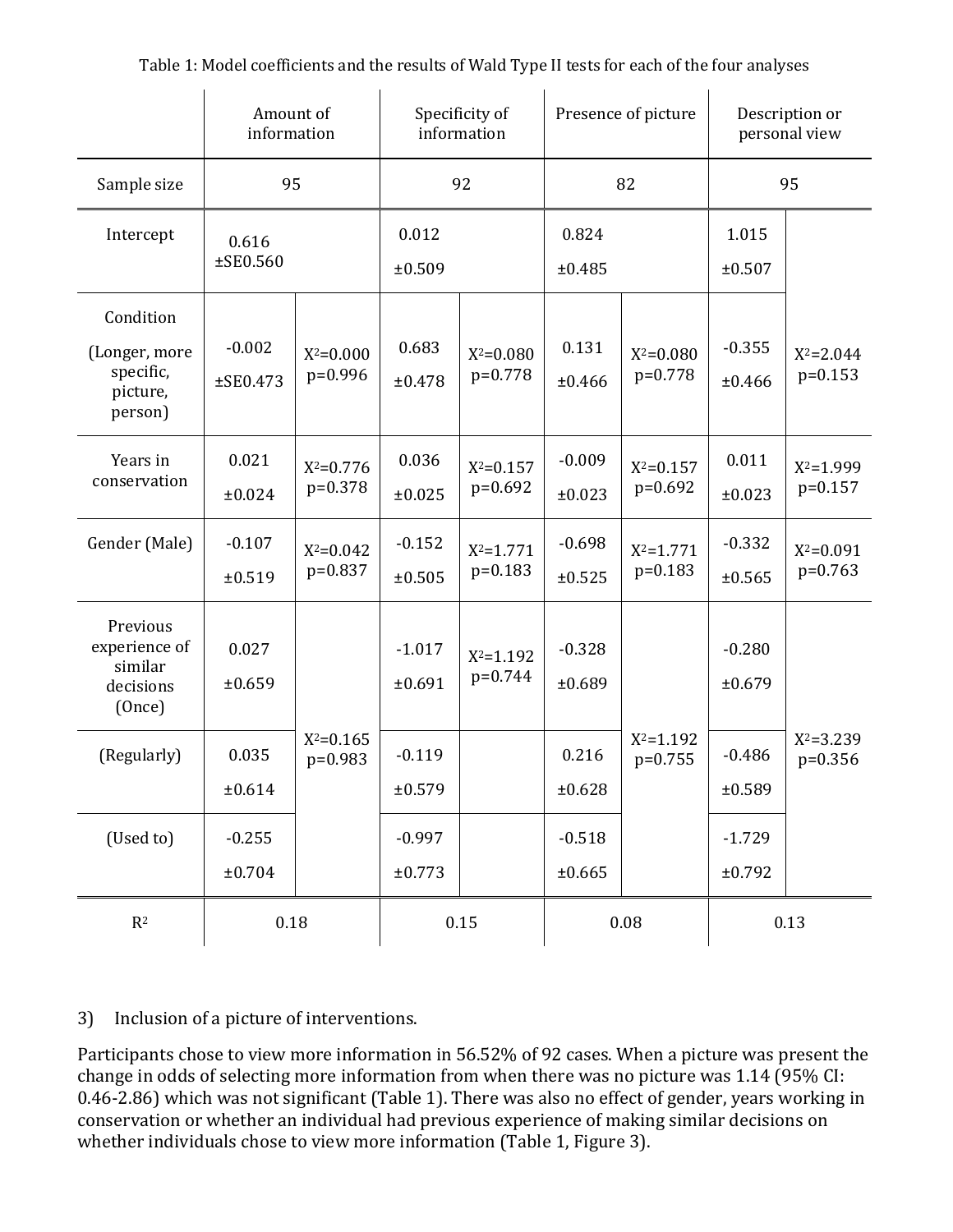*Figure 3. Approximately half of participants chose to view more information, regardless of whether they were presented with the condition with or without an accompanying photo. NA denotes individuals which saw the question but gave no answer.*



4) Information about interventions presented by a person or as a description.

Participants chose to view more information in 61.22% of 98 cases. When a person presented the information the change in odds of selecting more information was 0.70 (95% CI: 0.28-1.77) which was not significant (Table 1). There was also no effect of gender, years working in conservation or whether an individual had previous experience of making similar decisions on whether individuals chose to view more information (Table 1, Figure 4).